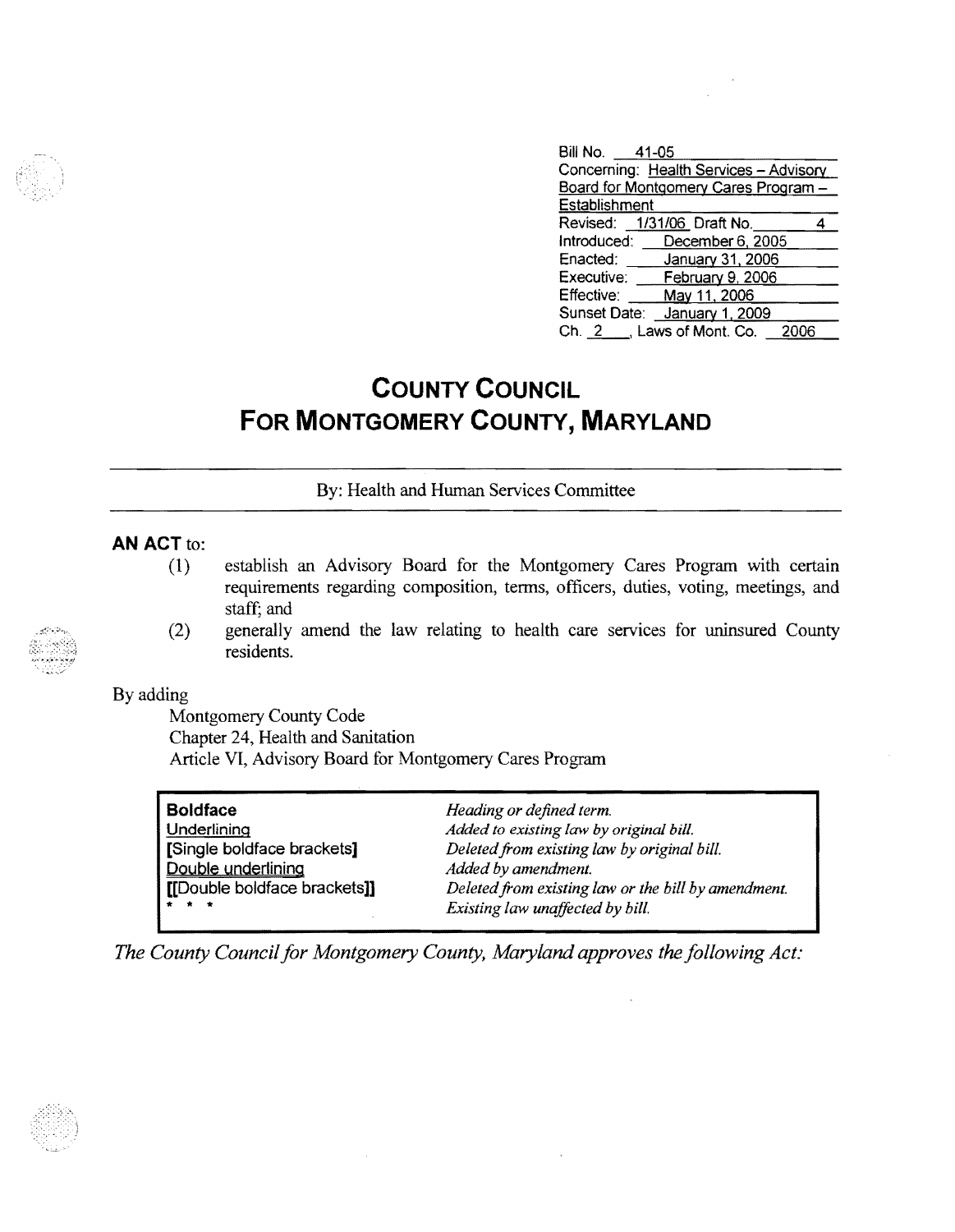$\bar{\beta}$ 

| 1              |                                      | Section 1. Chapter 24 is amended by adding Article VI, Advisory Board                  |  |  |
|----------------|--------------------------------------|----------------------------------------------------------------------------------------|--|--|
| $\overline{c}$ |                                      | for Montgomery Cares Program:                                                          |  |  |
| 3              |                                      | <b>Article VI. Advisory Board for Montgomery Cares Program.</b>                        |  |  |
| $\overline{4}$ | <u>24-47.</u>                        | Definitions.                                                                           |  |  |
| 5              | (a)                                  | In this article the following words have the meanings indicated.                       |  |  |
| 6              | <u>(b)</u>                           | "Board" means the Advisory Board for the Montgomery Cares                              |  |  |
| 7              |                                      | Program.                                                                               |  |  |
| 8              | $\Omega$                             | "Department" means the Department of Health and Human Services.                        |  |  |
| 9              | (d)                                  | "Program" means the Montgomery Cares Program, a public/private                         |  |  |
| 10             |                                      | partnership between the Department and a network of nonprofit clinics                  |  |  |
| 11             |                                      | and hospitals that provides primary medical care and prescription                      |  |  |
| 12             |                                      | medications to low-income, uninsured adults who reside in the County.                  |  |  |
| 13             | <u>24-48.</u>                        | <b>Established.</b>                                                                    |  |  |
|                |                                      | <u>There is an Advisory Board for the Montgomery Cares Program.</u>                    |  |  |
| 15             | <u>24–49.</u>                        | <b>Mission.</b>                                                                        |  |  |
| 16             |                                      | The Board's mission is to guide the development of the Program to ensure               |  |  |
| 17             |                                      | steady and measurable growth in the number of uninsured County residents accessing     |  |  |
| 18             |                                      | high quality and efficient health care services, including primary, specialty, dental, |  |  |
| 19             | and behavioral health care services. |                                                                                        |  |  |
| 20             | <u>24-50.</u>                        | <b>Members:</b> [[and]] appointments; terms.                                           |  |  |
| 21             | (a)                                  | <u>Total members. The Board has [[11]] 15 members.</u>                                 |  |  |
| 22             | <u>(b)</u>                           | <i>Ex officio members.</i> Subject to confirmation by the County Council, the          |  |  |
| 23             |                                      | County Executive should appoint the following individuals to serve as                  |  |  |
| 24             |                                      | ex officio members of the Board:                                                       |  |  |
| 25             |                                      | The County Health Officer or Officer's designee; and<br>$\Omega$                       |  |  |
| 26             |                                      | (2)<br>The Chief of the Department's Behavioral Health and Crisis                      |  |  |
|                |                                      | Services or the Chief's designee.                                                      |  |  |

 $\mathcal{L}^{\text{max}}_{\text{max}}$ 

**ARC** 

 $\bar{\beta}$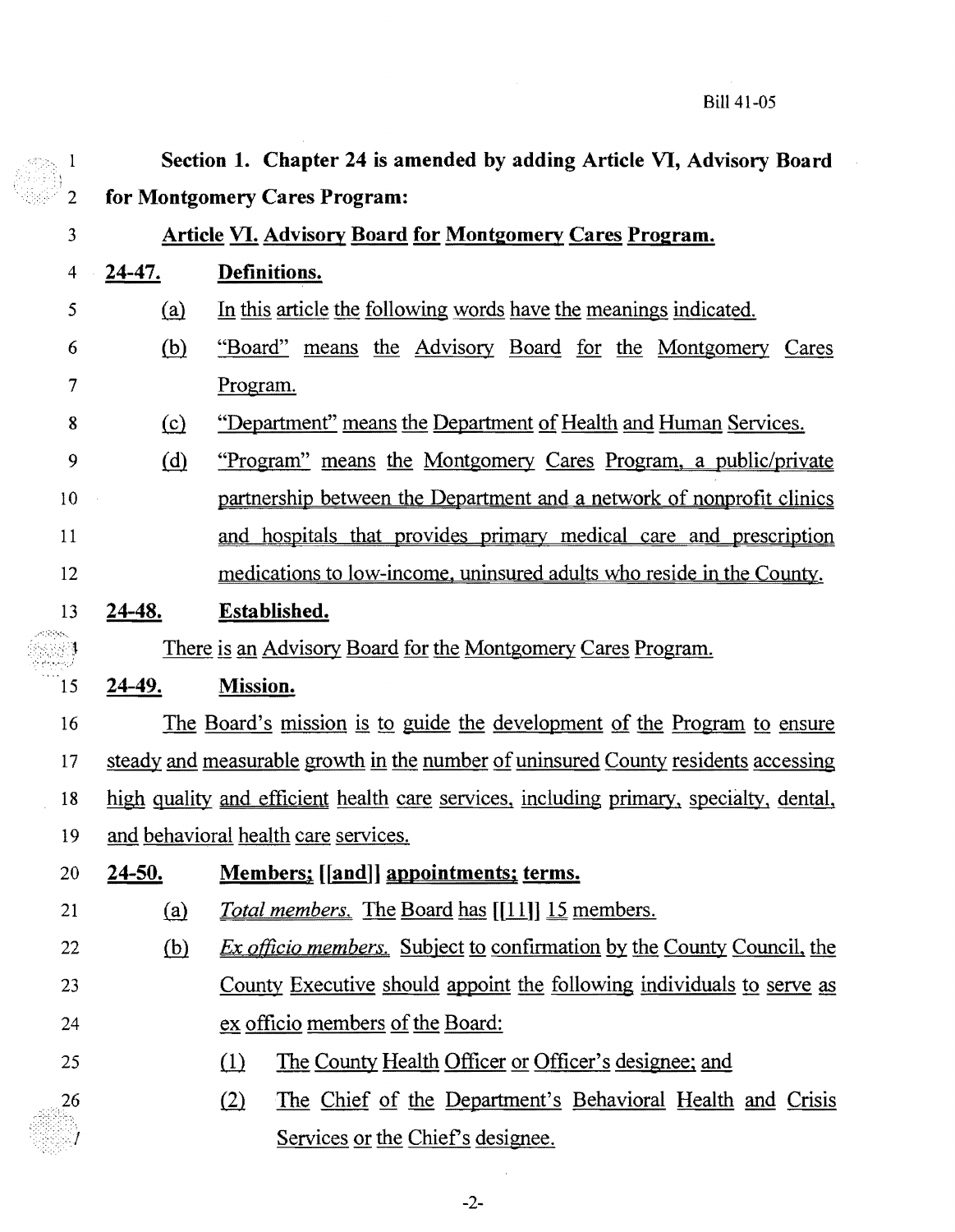- .,28 (f2 *Other members.* Subject to confinnation Qy the County Council, the 29 County Executive [[must]] should appoint the following individuals to 30 serve on the Board:
- 31 (1) 2 representatives of community health care providers that 32 **participate in the Program**<sup>[[</sup>, nominated by a majority of the 33 community health care providers that participate in the 34 Program)];
- 35 1 representative of hospitals that participate in the Program $[[, \cdot]]$ 36 **nominated by a majority of the hospitals that participate in the** 37 Program]];
- 38 (3) The chair of the Board of Directors of the entity that contracts 39 with the Department to [[manage the delivery of services under 40 the)] administer the distribution of funds for the delivery of Program services or the chair's designee;
- (4)  $\llbracket \begin{array}{c} 1 \end{array} \rrbracket$  3 members of the public, who may be current or former 43 [[recipient]] recipients of services under the Program;
- 44 (5)  $\llbracket 1 \text{ expert on oral health issues};$

42

 $\mathbb{R}$  ).

- <sup>45</sup>® 1 expert on fiscal issues relating to health care systems for 46 uninsured individuals; and
- 47 (7) ~ experts on general issues relating to health care systems for 48 uninsured individuals]) 4 individuals who have knowledge of and 49 experience with issues relating to health care for uninsured 50 individuals such as primary care, specialty care, dental care. 51 behavioral health care. or fiscal matters relating to any of these 52 types of care;
- 53 (6) 1 representative of the Commission on Health; and
	- $(7)$  1 representative of the County Medical Society.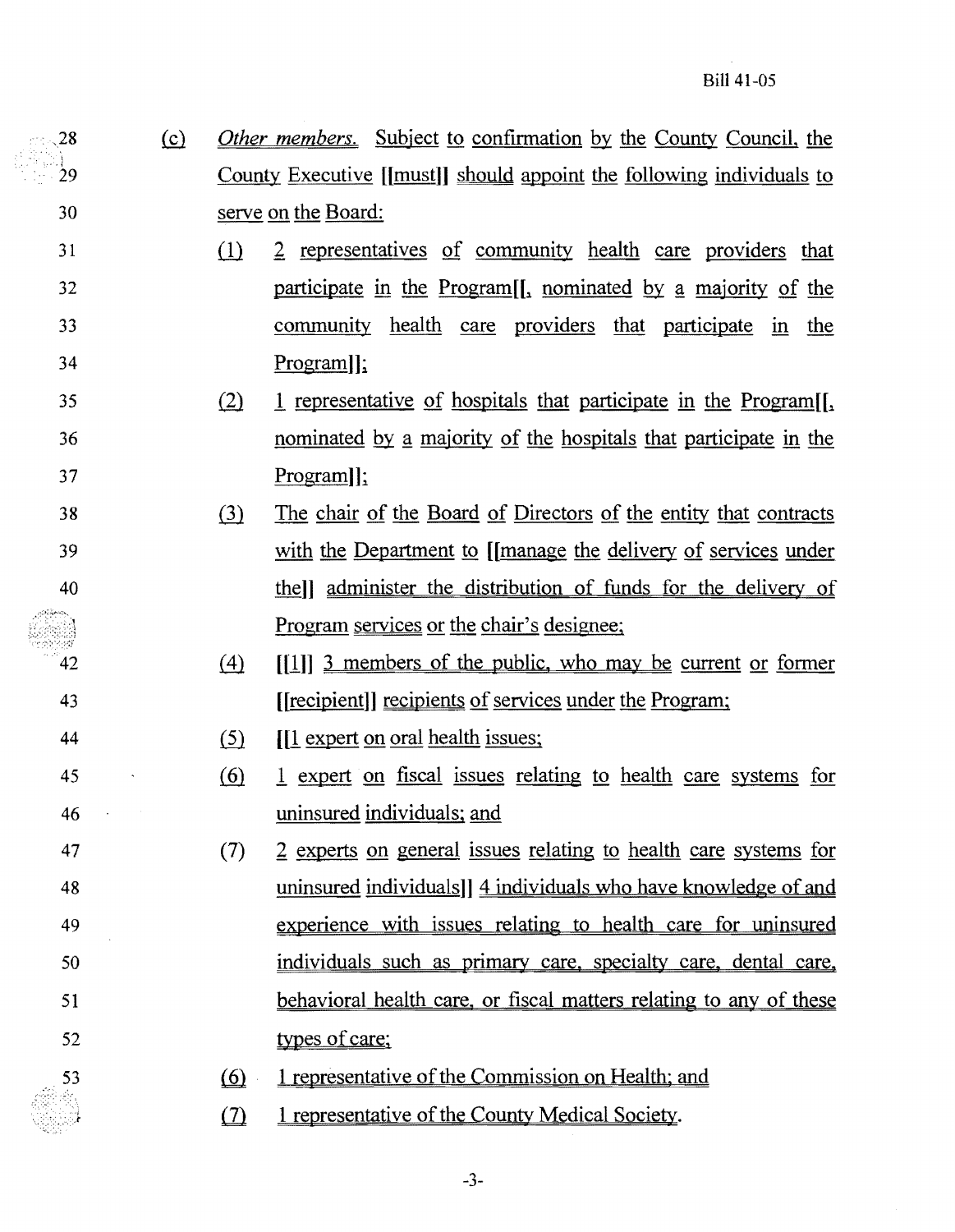| $-55$ | (d)                 | A member appointed under subsection $(c)(1)$ or $(2)$ must be<br>$\mathbf{H}(1)$    |
|-------|---------------------|-------------------------------------------------------------------------------------|
| 56    |                     | appointed to serve a 1-year term. If nominated again as provided                    |
| 57    |                     | under subsection $(c)(1)$ and $(2)$ , the County Executive must re-                 |
| 58    |                     | appoint the member, subject to confirmation by the County                           |
| 59    |                     | Council.                                                                            |
| 60    |                     | $\underline{A}$ member appointed under subsection (c)(3) through (7) must be<br>(2) |
| 61    |                     | appointed to serve a 3-year term.]] <i>Terms.</i> A member appointed                |
| 62    |                     | under subsection (c) will serve a 2-year term.                                      |
| 63    | $\Omega$            | Appointments; removal. Section 2-148 does not apply to members                      |
| 64    |                     | appointed under subsection (b).                                                     |
| 65    | <u>24-51.</u>       | Voting [[, officers,   ; chair; meetings [[, and]; compensation.                    |
| 66    | (a)                 | <i><u>Voting. All members of the Board are voting members.</u></i>                  |
| 67    | <u>(b)</u>          | <i>Chair.</i> The members <i>[[appointed under Section 24-50(c)(4)</i> through      |
|       |                     | (7) of the Board must elect a chair by majority vote to serve a 1-year              |
| 69    |                     | term.                                                                               |
| 70    | $\Omega$            | <i>Meetings.</i> The Board must meet at least 10 times each year.                   |
| 71    | (d)                 | <u>Section 2-148 does not apply to members appointed under Section 24-</u>          |
| 72    |                     | 50(b).                                                                              |
| 73    | $\lfloor e \rfloor$ | <i>Compensation.</i> Except as provided in subsection (f), a member must            |
| 74    |                     | serve without compensation.                                                         |
| 75    |                     | $[f(f)]$ (e) <i>Expenses.</i> A member may request reimbursement for mileage and    |
| 76    |                     | <u>dependent care costs at rates established by the County.</u>                     |
| 77    | <u>24-52.</u>       | Duties and staff.                                                                   |
| 78    | (a)                 | <b>Duties.</b> The Board may advise the County Executive, County Council,           |
| 79    |                     | and Department on any matter relating to the goal of ensuring a steady              |
| 80    |                     | and measurable growth in the number of uninsured County residents                   |
|       |                     | accessing high quality health care services, including:                             |
| 82    |                     | Eligibility criteria for participating health care providers;<br>(1)                |

 $\frac{f}{4}$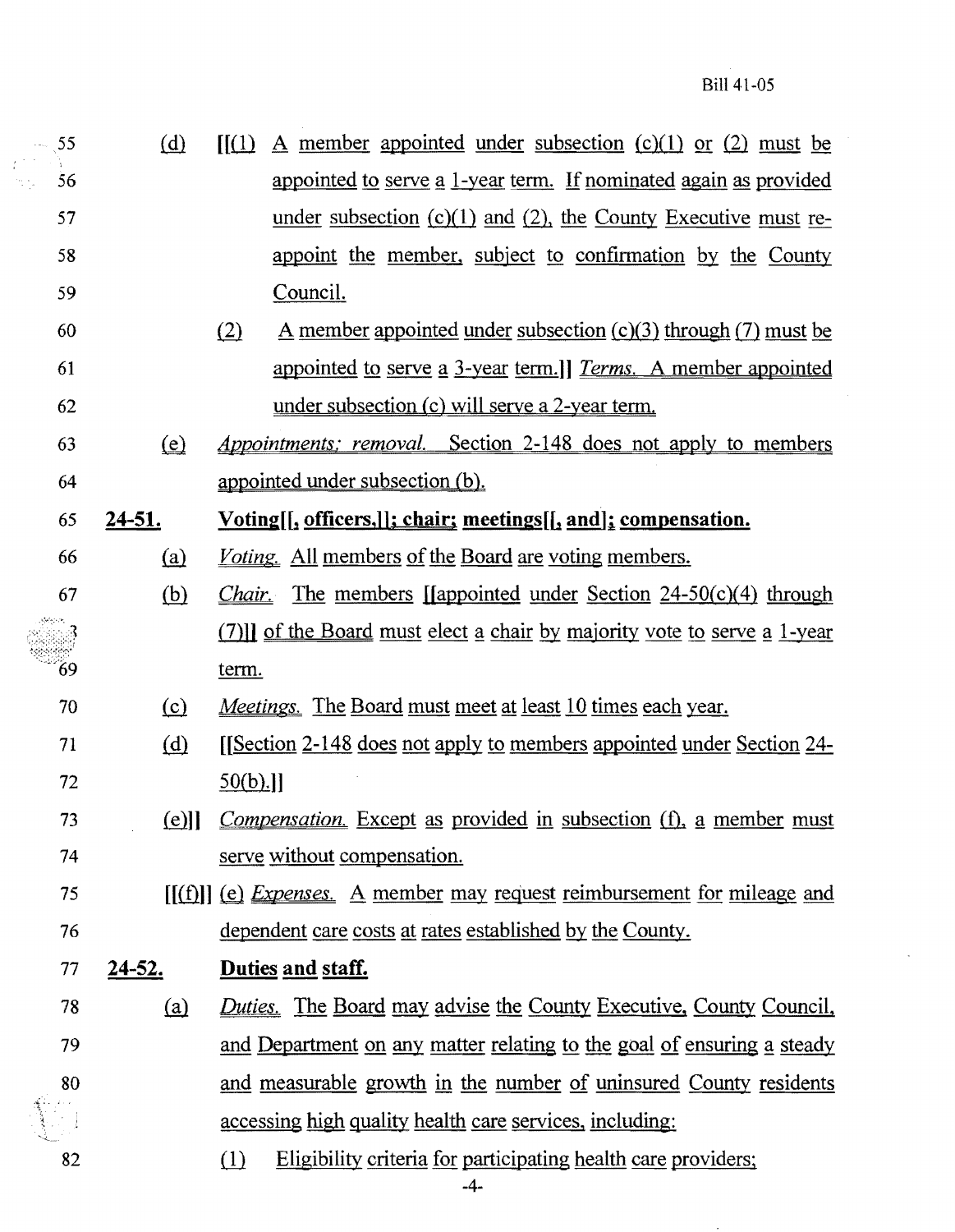$\bar{\zeta}$ 

| 83               |               | (2)                            | Eligibility criteria for individuals served by the Program;                    |
|------------------|---------------|--------------------------------|--------------------------------------------------------------------------------|
| 84               |               | $\left( \underline{3} \right)$ | [[Formulas for funding primary, specialty, dental, and behavioral              |
| 85               |               |                                | health care services]] The method for allocating Program funds;                |
| 86               |               | (4)                            | The method of distributing funds to participating health care                  |
| 87               |               |                                | providers                                                                      |
| 88               |               | (5)                            | [The budget for each component of the Program, including                       |
| 89               |               |                                | administration, drugs, and primary, specialty, dental, and                     |
| 90               |               |                                | <u>behavioral health care services</u> [1] The Program budget;                 |
| 91               |               | $\left(6\right)$               | Growth targets and resources needed to meet those targets;                     |
| 92               |               |                                | $\left[ \left[ \underline{\text{and}} \right] \right]$                         |
| 93               |               | (7)                            | Evaluation of the Program, including quality of care assessment;               |
| 94               |               |                                | and                                                                            |
| 95               |               | (8)                            | Strategic planning.                                                            |
| sering<br>Termit | (b)           | Report.                        | The Board must submit a quarterly report to the County                         |
| 97               |               |                                | <u>Executive, County Council, and Department on its activities, findings, </u> |
| 98               |               |                                | and recommendations.                                                           |
| 99               | $\Omega$      |                                | Consideration of findings and recommendations. The County                      |
| 100              |               |                                | <b>Executive, County Council, and Department must give serious</b>             |
| 101              |               |                                | consideration to the findings and recommendations of the Board [[and           |
| 102              |               |                                | <u>publicly articulate a rationale for deviating from any Board</u>            |
| 103              |               |                                | <u>recommendation</u> ].                                                       |
| 104              | (d)           |                                | <i>Staff.</i> The Department must provide appropriate staff for the Board.     |
| 105              | <u>24-53.</u> |                                | Termination.                                                                   |
| 106              | <u>(a)</u>    |                                | <u>Date.</u> The Board will terminate on January 1, 2009.                      |
| 107              | <u>(b)</u>    |                                | Continuance of Board. By September 1, 2008, the Board must                     |
| 108              |               |                                | recommend to the County Executive and County Council whether the               |
|                  |               |                                | County should continue the Board or establish an alternative                   |
| 110              |               |                                | governance structure for the Program.                                          |

 $\hat{\mathcal{A}}$